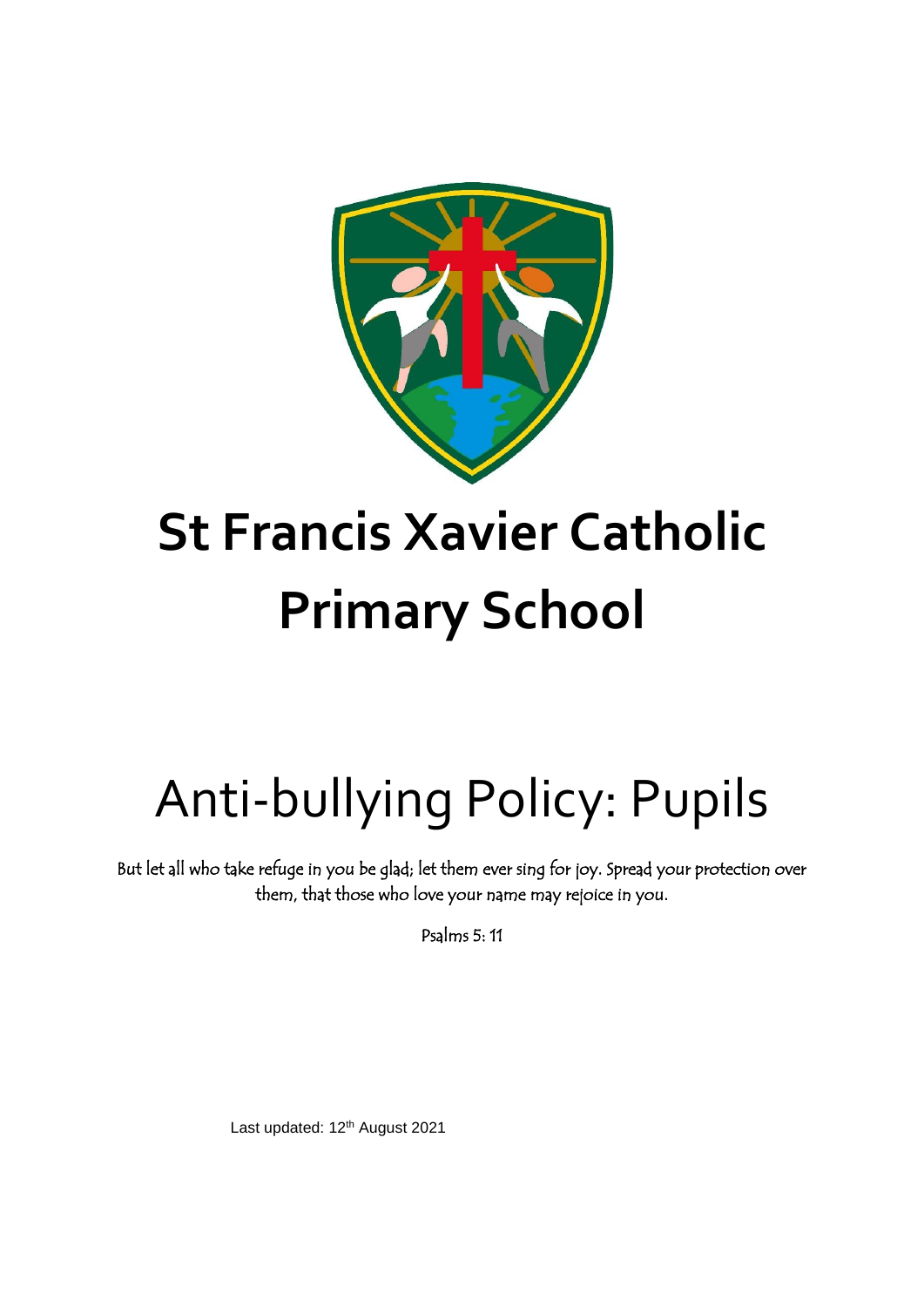#### **Statement of intent**

St Francis Xavier Catholic Primary School believes that all pupils are entitled to learn in a safe and supportive environment; this means being free from all forms of bullying behaviour. This policy outlines how instances of bullying are dealt with, including the procedures to prevent occurrences of bullying.

These strategies, such as learning about tolerance and difference as part of the school's curriculum, aim to promote an inclusive, tolerant and supportive ethos at the school.

The Education and Inspections Act 2006 outlines several legal obligations regarding the school's response to bullying. Under section 89, schools must have measures in place to encourage good behaviour and prevent all forms of bullying amongst pupils. These measures are part of the school's Behavioural Policy, which is communicated to all pupils, school staff and parents.

All staff, parents and pupils work together to prevent and reduce any instances of bullying at the school. There is a zero-tolerance policy for bullying at the school.

| Signed by: |                          |       |  |
|------------|--------------------------|-------|--|
|            | Headteacher              | Date: |  |
|            | Chair of governors Date: |       |  |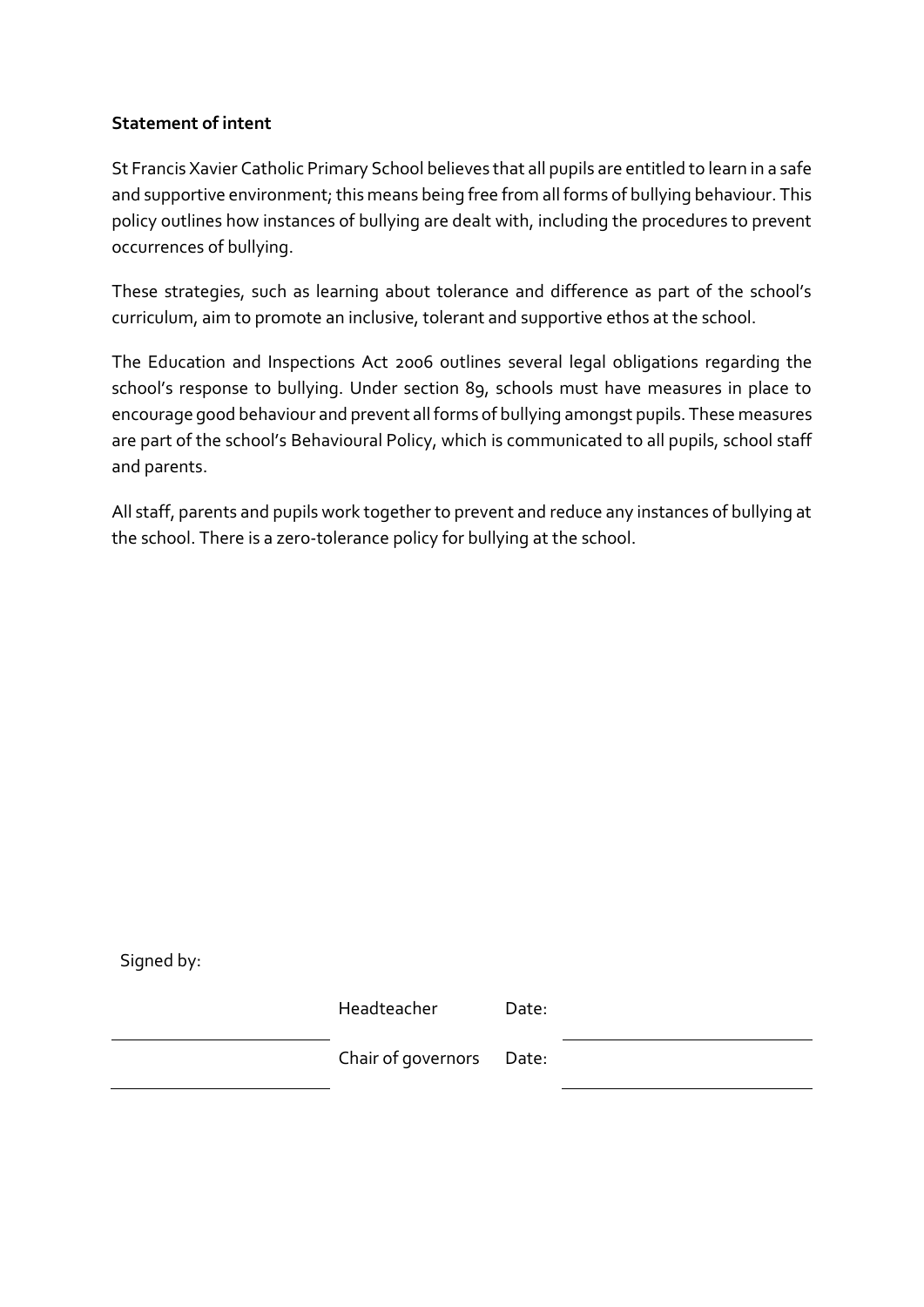### **What Is bullying?**

St Francis has adopted the Government definition of Bullying:

- Behaviour by an individual or group, usually repeated over time that intentionally hurts another individual or group either physically or emotionally.
- Bullying is when someone hurts you, with words or actions (child speak version).
- Bullying is different to other kinds of aggressive behaviour in its repetitive and targeting nature.
- Bullying can occur child to child, adult to child, or child to adult.

Bullying can be:

- Emotional being unfriendly, excluding, tormenting (e.g. hiding books, threatening gestures)
- Physical pushing, kicking, hitting, punching or any use of violence including damage to personal belongings
- Racist racial taunts, graffiti, gestures
- Sexual unwanted physical contact or sexually abusive comments
- Homophobic because of, or focussing on the issue of sexuality
- Verbal name-calling, sarcasm, spreading rumours, teasing, threats, insults
- Cyber All areas of internet, such as email, instant messaging & internet chat room misuse
- Mobile threats by text messaging & calls Misuse of associated technology, i.e. camera &video facilities.

# **What is not bullying?**

It is important that children/parents/carers realise that not all hurtful behaviour is bullying, but all hurtful behaviour is **unacceptable** in school. Isolated incidences of the behaviours mentioned can occur amongst children when they fall out, and are not in fact bullying. Some children try out these kinds of behaviours, in the course of growing up, and it is the duty of parents/carers and the school to show clearly what is and is not acceptable behaviour between human beings. Isolated incidences are dealt with by following the school's Behaviour Policy. Genuine bullying involves systematic and frequently repeated acts focused on one or more individuals.

# **How can bullying manifest itself?**

Bullying can be related to:

- Race, religion or culture including taunts, graffiti and gestures.
- Sexism or sexual bullying
- Sexual orientation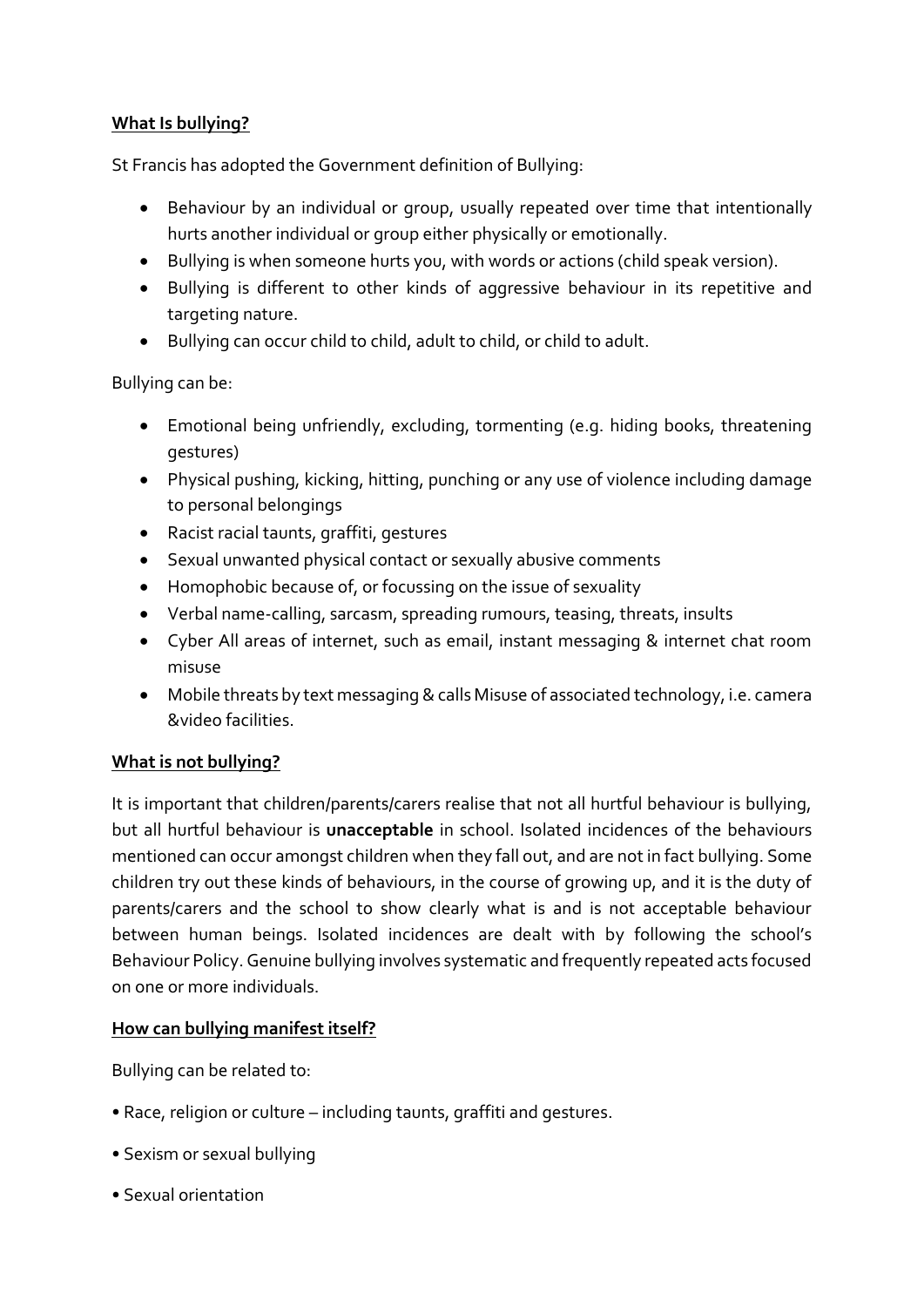- Special Educational Needs or disabilities
- Young carers or looked after children
- Appearance or health conditions

Bullying can be:

• Emotional; being unfriendly, excluding, tormenting (e.g. hiding books, threatening gestures).

- Physical; pushing, kicking, hitting, punching or any use of violence
- Verbal; name-calling, sarcasm, spreading rumours, teasing
- Sexual; unwanted physical contact or sexually abusive comments

• Cyber-bullying o Internet, e.g. email & internet chat room misuse o Mobile threats by text messaging & calls o Misuse of associated technology, i.e. camera & video

Bullying may also be experienced by a pupil from a teacher/adult or by a teacher/adult from a pupil.

Different roles within bullying are:

• **The Ring Leader**: the person who through their social power can direct bullying activity.

• **Associate**: the person who actively joins in the bullying (sometimes because they are afraid of the ring leader)

• **Reinforcer**: the person who give positive feedback to the bully, perhaps by smiling or laughing.

• **Bystander**: the person who stays back or stays silent and thereby appears to condone or collude the bullying behaviour.

• **Defender**: the person who tries to intervene to stop the bullying and who comforts children who experience bullying.

#### **Roles and responsibilities**

#### **The role of the Governing Board**

The governing board supports the head teacher and deputy head teacher in all attempts to eliminate bullying from our school. This policy statement makes it very clear that the governing board does not allow bullying to take place in our school, and that any incidents of bullying that do occur are taken very seriously and dealt with appropriately.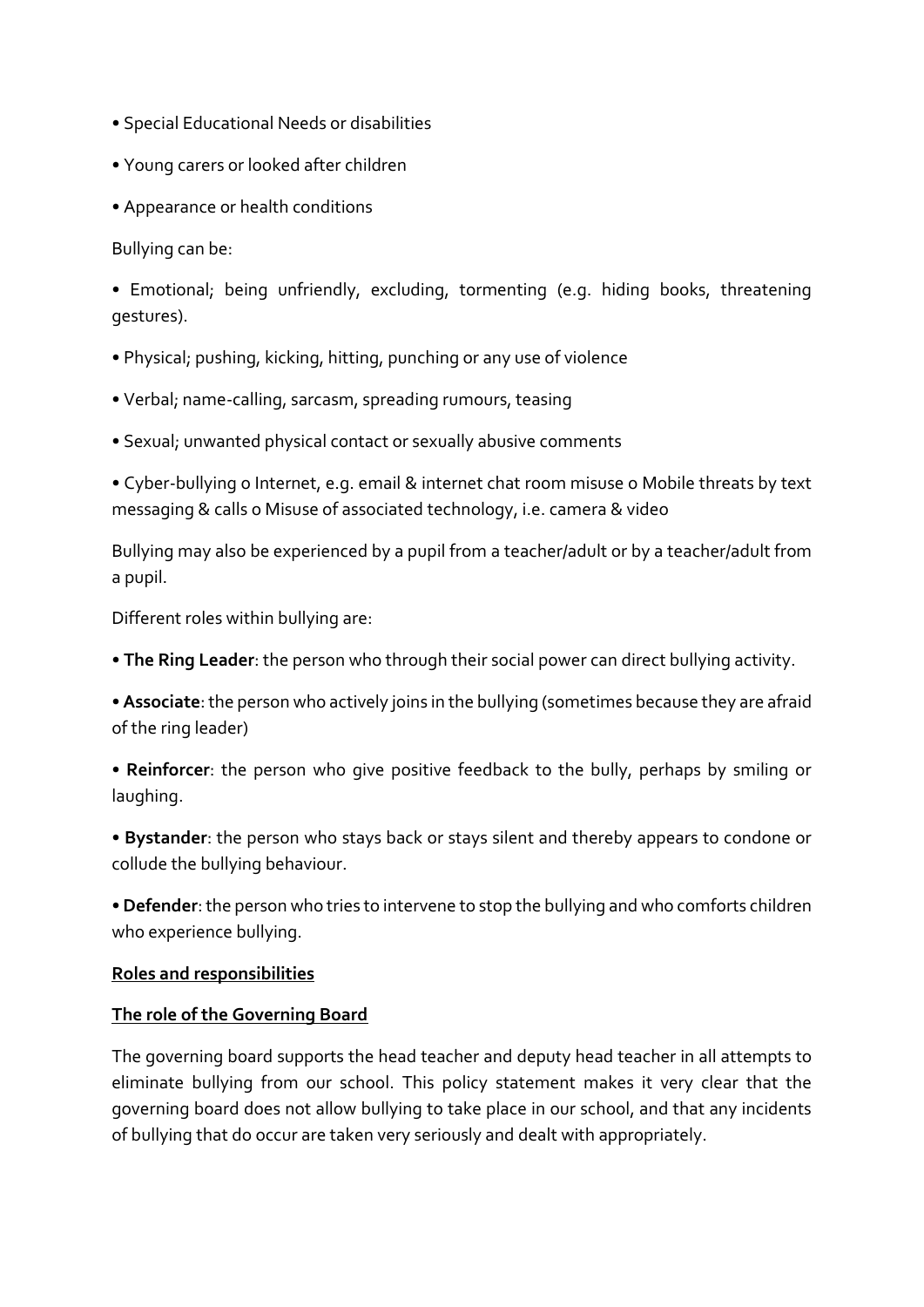The governing board monitors the incidents of bullying that occur, and reviews the effectiveness of the school policy regularly.

The governors require the head teacher and all staff to keep accurate records of all incidents of bullying and to report to the governors on request about the effectiveness of school antibullying strategies.

The governing board responds to any request from a parent to investigate incidents of bullying. In all cases, the governing board notifies the head teacher and asks them to conduct an investigation into the case and to report back to a representative of the governing board.

## **The role of the Head Teacher and the Senior Leadership Team**

At St Francis Xavier, the Head Teacher and Deputy Head Teacher are the designated person for matters concerning bullying.

It is the responsibility of the Head Teacher and SLT to implement the school anti-bullying strategy and to ensure that all staff (both teaching and non-teaching) are aware of the school policy and know how to deal with incidents of bullying.

The head teacher and all staff ensure that all children know that bullying is wrong, and that it is unacceptable behaviour in this school. The Head Teacher and all staff draw attention of children to this fact at suitable moments. For example, if an incident occurs, the Head Teacher and or other staff may decide to use assembly as a forum in which to discuss with other children why bullying behaviour is wrong.

The Head Teacher ensures that all staff receive sufficient training to be equipped to deal with all incidents of bullying.

The Head Teacher sets the school climate of mutual support and praise for success, so making bullying less likely. When children feel they are important and belong to a friendly and welcoming school, bullying is far less likely to be part of their behaviour.

### **The role of the teacher and support staff**

Teachers and support staff support all children in their class and work to establish a climate of trust and respect for all. By praising, rewarding and celebrating the success of all children, we aim to prevent incidents of bullying.

The staff in our school take all forms of bullying seriously, and intervene to prevent incidents from taking place.

Class teachers keep their records of all incidents involving their pupils to enable the school to track them and identify potential bullying.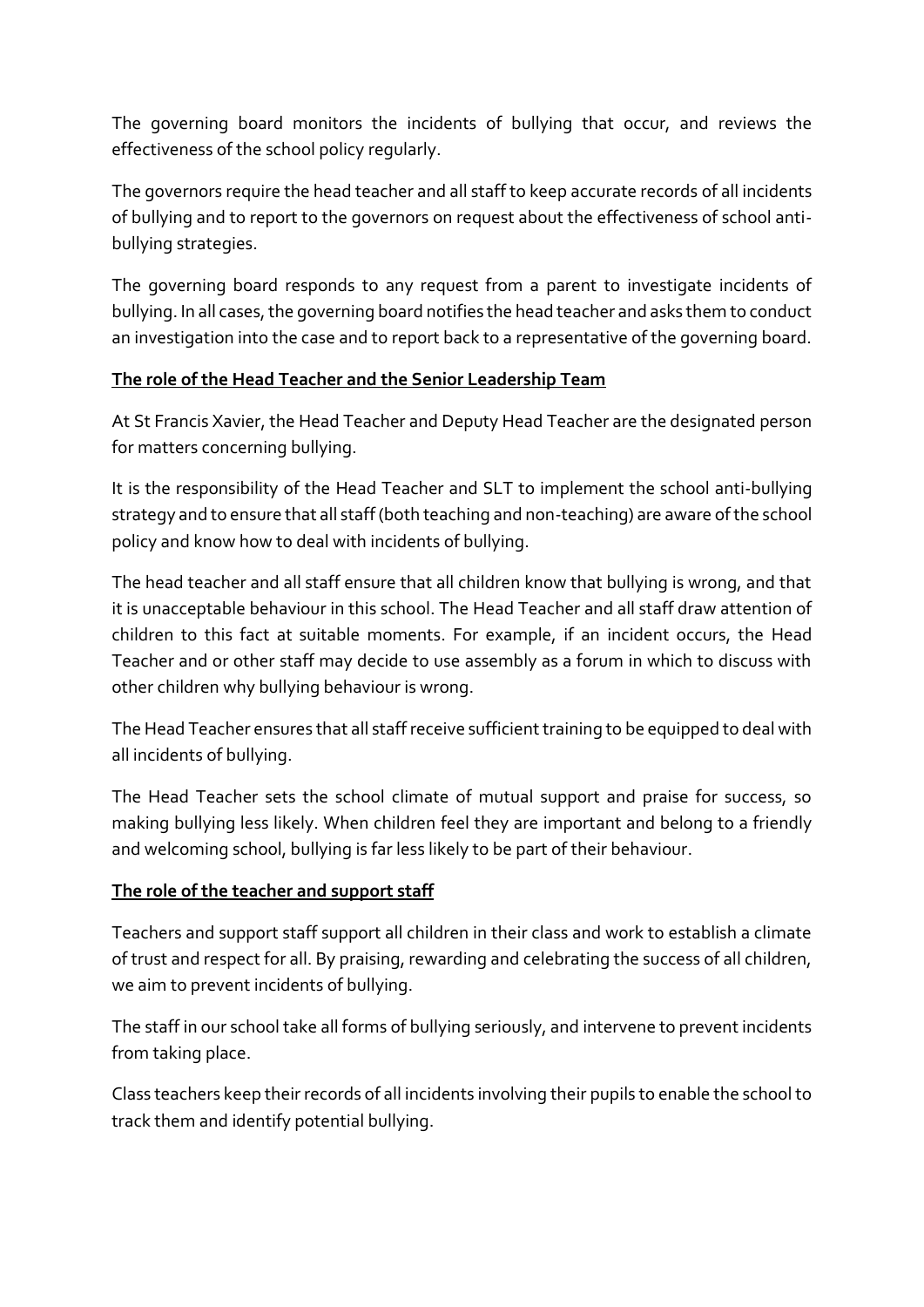All staff are aware of the policy and the reporting procedures they need to follow. There is an anti-bullying checklist that is followed if bullying is suspected or reported. **SEE APPENDIX A for the proforma.**

If staff identify that bullying is taking place, they follow the school procedures and do all they can to support the child who is being bullied. If a child is being bullied over a period of time, the class teacher informs the SLT and the parents/carers of all children involved are informed.

Why is it Important to Respond to Bullying? Bullying hurts. No one deserves to be a victim of bullying. Everybody has the right to be treated with respect. Individuals who are bullying need to learn different ways of behaving.

Schools have a responsibility to respond promptly and effectively to issues of bullying.

## **Objectives of this Policy**

All governors, teaching and non-teaching staff, pupils and parents should have an understanding of what bullying is.

All governors and teaching and non-teaching staff should know what the school policy is on bullying, and follow it when bullying is reported.

All pupils and parents should know what the school policy is on bullying, and what they should do if bullying arises.

As a school we take bullying seriously. Pupils and parents should be assured that they will be supported when bullying is reported.

Bullying will not be tolerated.

This policy will work in conjunction with other policies to create a positive school ethos at all times, a positive school ethos will maximize progress and attainment.

# **Signs and Symptoms**

A child may indicate by signs or behaviour that he or she is being bullied. Adults should be aware of these possible signs and that they should investigate if a child:

- is frightened of walking to or from school
- changes their usual routine
- is unwilling to go to school (school phobic)
- begins to truant
- becomes withdrawn anxious, or lacking in confidence
- starts stammering
- attempts or threatens suicide or runs away
- cries themselves to sleep at night or has nightmares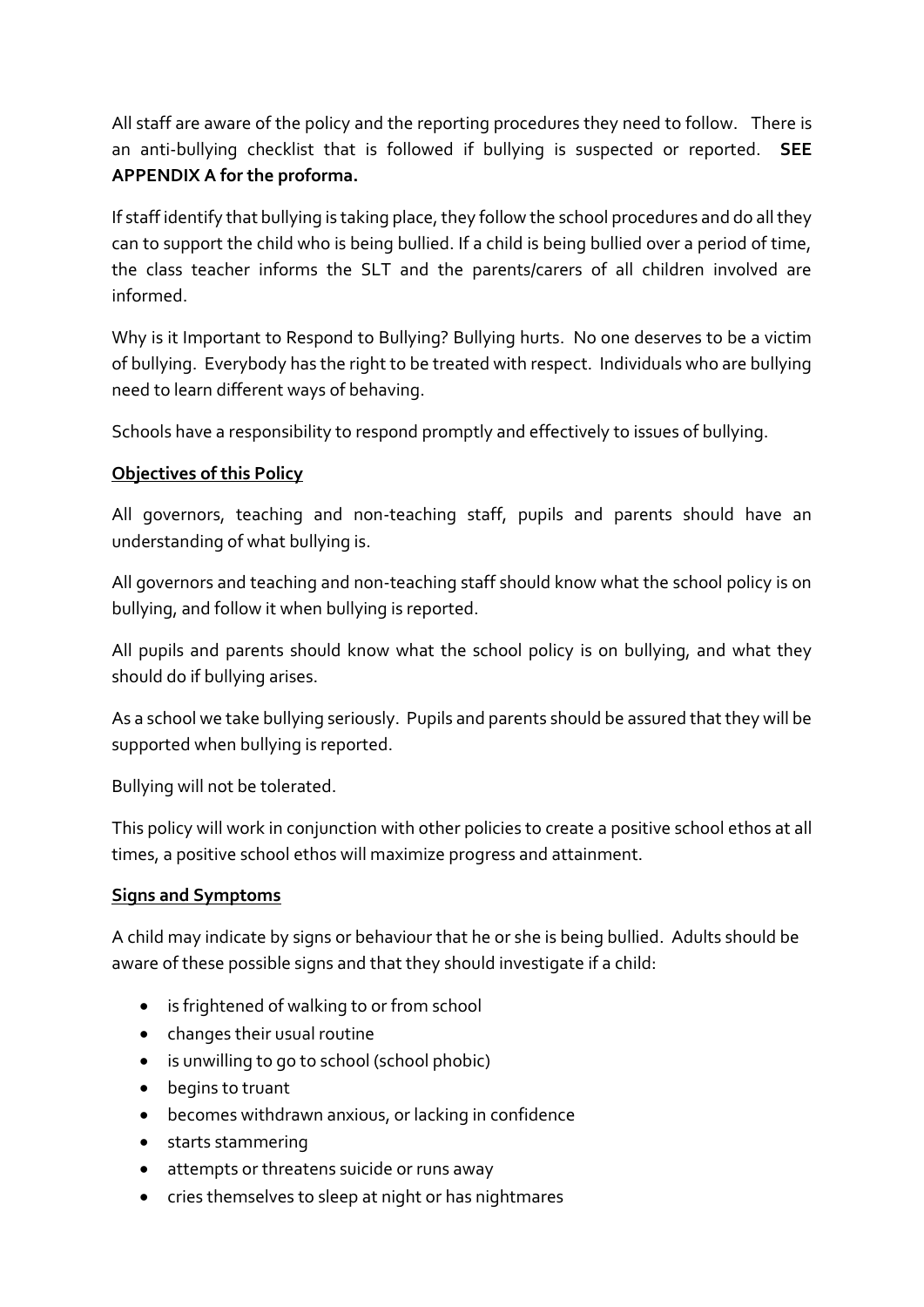- feels ill in the morning
- begins to do poorly in school work
- comes home with clothes torn or books damaged
- has possessions which are damaged or " go missing"
- asks for money or starts stealing money (to pay bully)
- has dinner or other monies continually "lost"
- has unexplained cuts or bruises
- comes home starving (money / lunch has been stolen)
- becomes aggressive, disruptive or unreasonable is bullying other children or siblings
- stops eating
- is frightened to say what's wrong
- gives improbable excuses for any of the above
- is afraid to use the internet or mobile phone
- is nervous & jumpy when a cyber message is received

These signs and behaviours could indicate other problems, but bullying should be considered a possibility and should be investigated.

### **Procedures, Reporting and Recording**

1. Pupils and / or witnesses report bullying (or possible or perceived bullying) incidents to any member of staff, who in turn report incident to the Head Teacher, Mrs Downes or Acting Deputy Head Teacher, Mrs Edge, (named persons in charge of overseeing bullying). Children may report directly to named persons.

2. The bullying behaviour or threats of bullying must be investigated by staff or named persons (if more serious), and the bullying stopped quickly.

3. In serious cases (e.g., especially aggressive, persistent or distressing for victim) parents should be informed immediately by phone or face to face and will be asked to come in to a meeting to discuss the problem.

4. If necessary and appropriate, police will be consulted.

5. The Head Teacher will use Safeguard Software to record bullying incidents

6. Additional reporting mechanisms include the Hippo Board to put name on wellbeing room door which is used for various reasons, or a Year 6 Play Pal who is anti-bullying trained, who would know that it is important to be help the young person feel that they can trust them, can be approached. Annual surveys of pupils, parents, staff also gauge individual well-being.

# **Outcomes**

1) The bully (bullies) may be asked to genuinely apologise.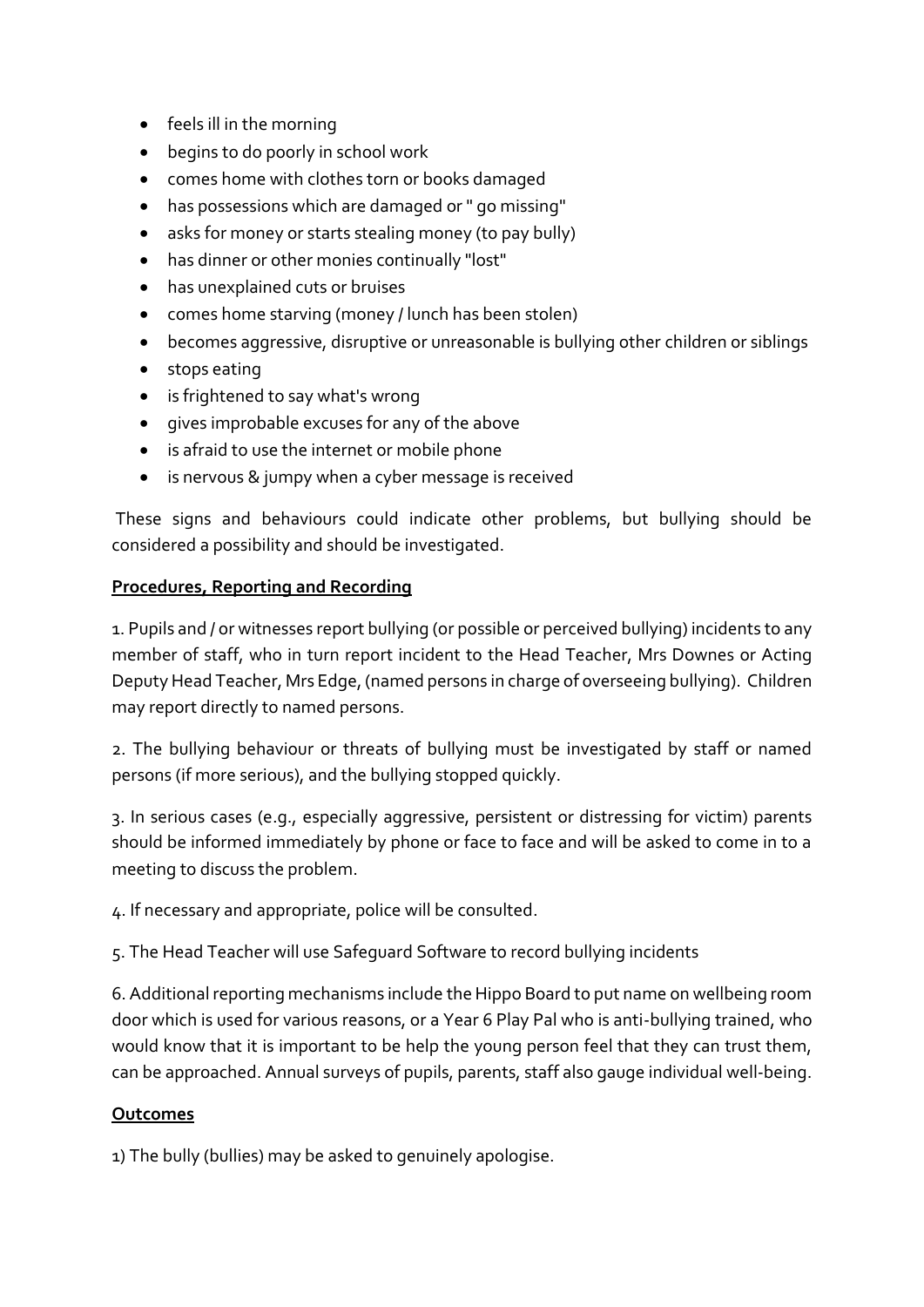2) Other consequences may take place e.g. sanctions for breaking school rules - withdrawal of privileges and / or playtimes; Behaviour Diary.

3) In serious cases, suspension or even exclusion will be considered

4) If possible, the pupils will be reconciled.

5) The victim will be offered support by learning mentor

6) An attempt will be made to help the bully (bullies) change their behaviour, e.g. through mentor and through focusing prevention strategies (See Prevention section below).

7) After the incident / incidents have been investigated and dealt with, each case will be monitored to ensure repeated bullying does not take place. Staff (e.g. teaching, dinner supervisors) will be made aware (by Head Teacher) of situations that require monitoring

8) If bullying persists, further sanctions will incur, and support and prevention strategies will be put in place.

### **Sanctions**

- 1) If the Head Teacher is satisfied that bullying did take place, the pupil will be helped to understand the consequences of their actions and warned that there must be no further incidents.
- 2) The Head Teacher informs the pupil of the type of sanction to be used in this instance (detentions, service-based activities, etc.) and future sanctions if the bullying continues.
- 3) Where possible, the Head Teacher will attempt reconciliation and will obtain a genuine apology from the bully. This will either be in writing to the victim (and/or witnesses if appropriate), or face-to-face.
- 4) The perpetrator is made to realise, by speaking at least once per week with their Class Teacher, that some pupils do not appreciate the distress they are causing, and that they should change their behaviour.
- 5) Parents are informed of bullying incidents and what action is being taken, with due care and consideration to protect the privacy and safeguarding of all concerned.
- 6) The Milepost Leader and Head Teacher informally monitors the pupils involved over the next half term.

# **Support**

- 1) If the pupil visits their Class Teacher or staff within the Wellbeing Room, the appropriate staff member informally checks whether the bullying has stopped.
- 2) For a month after the initial complaint of bullying, the Class Teacher holds an informal discussion, on a weekly basis, to check whether the bullying has stopped.
- 3) The Head Teacher holds a formal meeting, on a monthly basis, to check whether the bullying has stopped – these formal meetings will continue to take place once a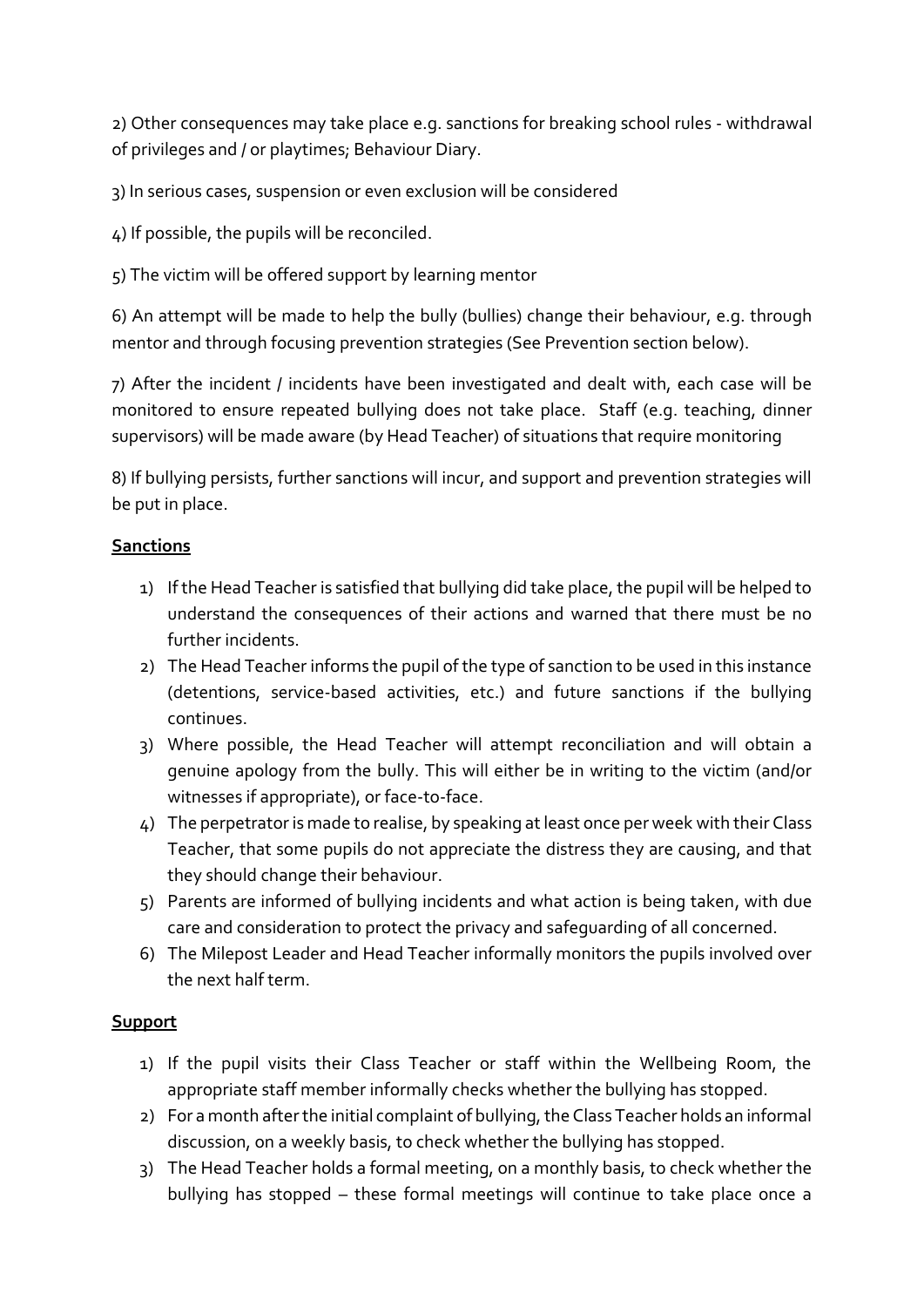month until the Head Teacher or other Safeguarding Member and victim are confident the bullying has stopped.

- 4) If necessary, group dynamics are broken up by members of staff by assigning places in classes.
- 5) The victim is encouraged to tell a trusted adult in school if bullying is repeated.
- 6) The victim is encouraged to broaden their friendship groups by joining lunchtime or after-school club or activity.
- 7) The school, where appropriate, will work with the victim to build resilience, e.g. by offering emotional therapy.
- 8) The school realises that bullying may be an indication of underlying mental health issues. Perpetrators may be required to attend a counselling session provided by SinglePoint, to assist with any underlaying mental health or emotional wellbeing issues.
- 9) The school, where necessary, will work with the perpetrator regarding any underlaying mental health or emotional wellbeing problems.

#### **Follow-up support**

- 1) The progress of both the bully and the victim are monitored by their Class Teachers.
- 2) One-on-one sessions to discuss how the victim and bully are progressing may be appropriate.
- 3) If appropriate, follow-up correspondence is arranged with parents/carers one month after the incident.
- 4) Pupils who have been bullied are supported in the following ways:
	- Being listened to
	- Having an immediate opportunity to meet with their Milepost Leader or Safeguarding Team member or a member of staff of their choice
	- Being reassured
	- Being offered continued support
	- Being offered counselling, where appropriate

#### **Pupils who have bullied others are supported in the following ways:**

- Receiving a consequence for their actions
- Being able to discuss what happened
- Being helped to reflect on why they became involved
- Being helped to understand what they did wrong and why they need to change their behaviour
- Appropriate assistance from parents
- 5) Pupils who have been bullied will be assessed on a case-by-case basis and the DSL will, if necessary, refer the victim of bullying to CAMHS.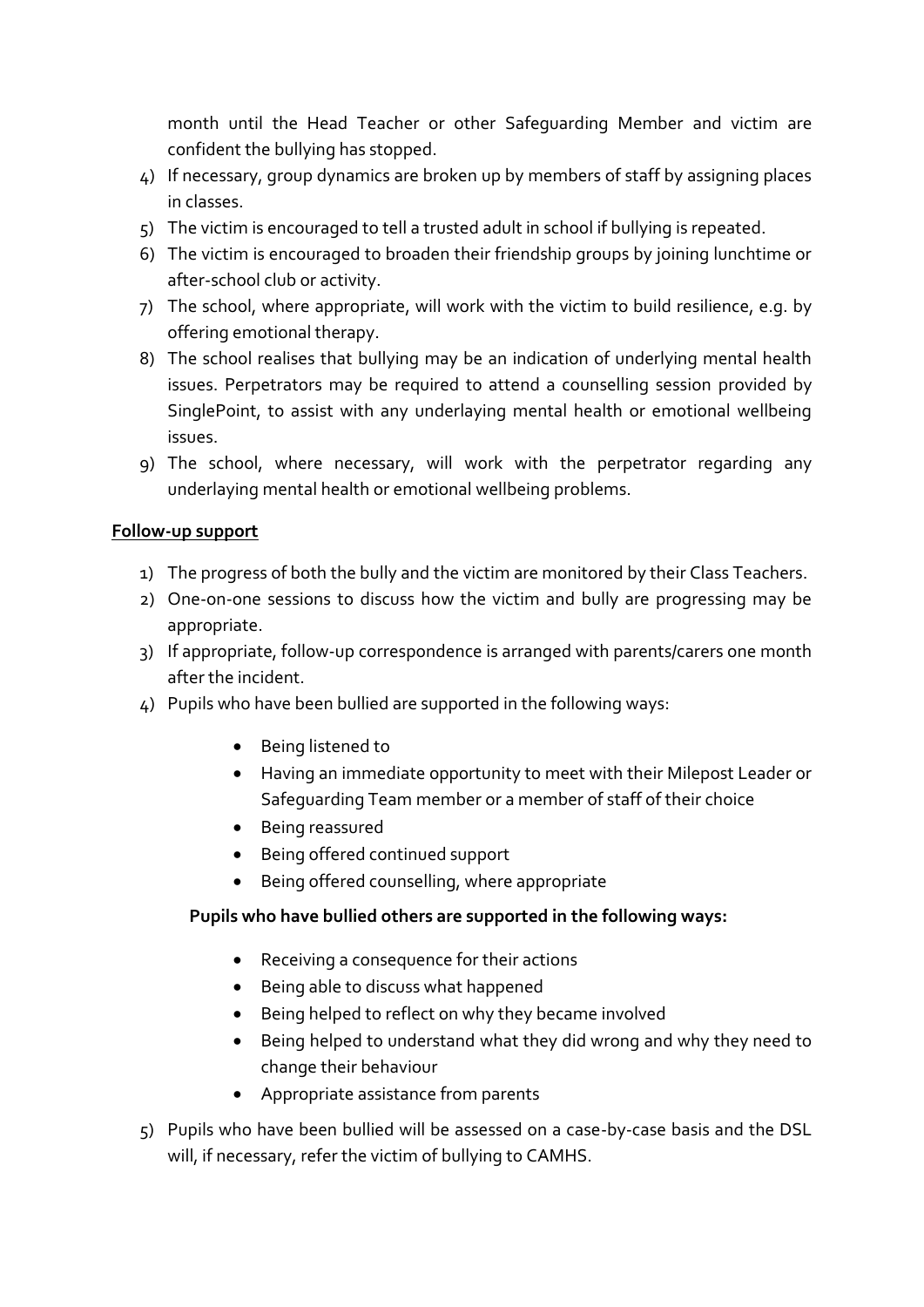- 6) In cases where the effects of bullying are so severe that the pupil cannot successfully reintegrate back into the school, the Head Teacher and DSL will look to transfer the pupil to another school.
- 7) Where a child has developed such complex needs that alternative provision is required, the pupil who has been the victim of bullying, their parents/carers, the Head Teacher and DSL will meet to discuss the use of alternative provision.

### **Prevention, Support and Guidance**

As and when appropriate, these may include:

- PSHE programme includes activities specifically designed to prevent and reduce bullying
- Circle time
- Use of school buddies and buddy area, school council and lunchtime supervisors e.g. to play games, peer mediation, improve facilities and activities.

## **Health, Bullying and Safety Weeks**

- Anti-bullying team to raise awareness of issues
- Anti-bullying training for staff / children / buddies
- Visitors, assemblies
- E-safety training
- writing stories or poems or drawing pictures about bullying
- reading stories about bullying or having them read to a class or assembly
- role-plays
- having discussions about bullying and why it matters
- writing a set of school rules
- signing a behaviour contract
- Behaviour IEPs written by teachers and SENCO in consultation with child and parents
- Behavioural Support professional meetings with children and parents providing advice and support.

St Francis Xavier has adopted Sandwell Authority's Harassment and Bullying Policy for Employees, Model Race Equality Policy Guidance. See also school's E-safety Policy and Acceptable Use Policy.

### **Monitoring Policy and Procedures**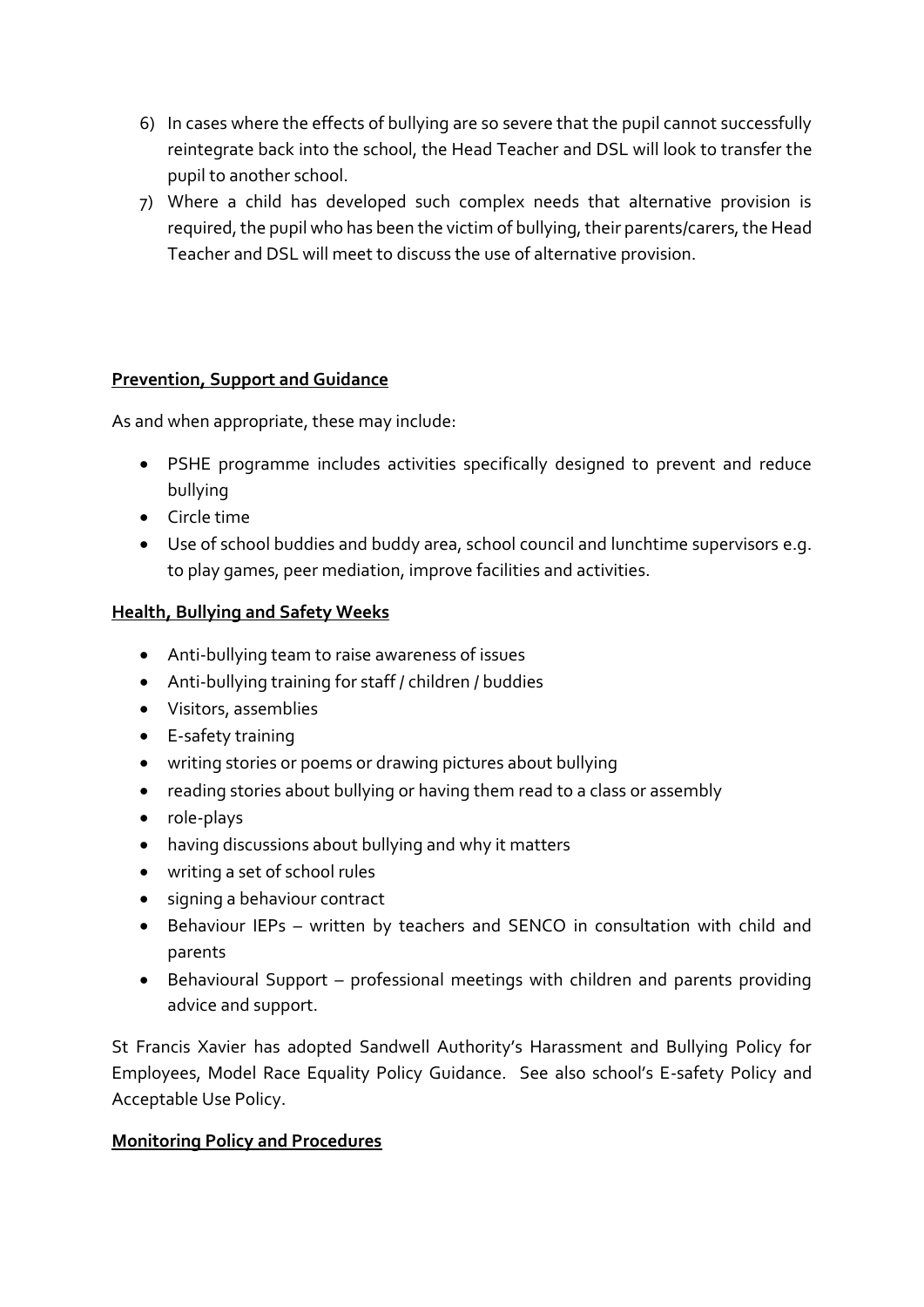The number and type of bullying referrals, and child/parent questionnaires will be analysed to monitor whether the policy is working. The Anti-Bullying Policy will be reviewed every two years, more if necessary and updated if required.

## **Links**

The anti-bullying policy should be read in conjunction with the school race equality, behaviour, child protection, safeguarding, inclusion and e-safety policies.

Childline 0800 1111

[www.childline.org.uk](http://www.childline.org.uk/)

KIDSCAPE Parents Helpline (Mon-Tues, 10-5) 020 7823 5430

[www.Kidscape.org.uk](http://www.kidscape.org.uk/)

[www.bullying.co.uk](http://www.bullying.co.uk/)

Parentline Plus 0808 800 2222

[www.anti-bullyingalliance.org.uk](http://www.anti-bullyingalliance.org.uk/)

### **Procedures**

### **Bullying outside of school**

Bulling can take place in the classroom, in the corridor, in the toilets, in the dining hall, in the playground. Bullying may also happen on the journey to and from school and through social media. In such cases, the Head teacher is empowered by law to deal with such incidents but must do so in accordance with the school's policy.

At St Francis Xavier Catholic Primary School, we are concerned with our children's conduct and welfare outside as well as inside school and we will do what we can to address any bullying issues that occur off the school premises. The following steps may be taken:

- Talk to the local Community Police Officer
- Talk to any relevant transport companies about bullying on school buses and in school taxis.
- Talk to the Head Teachers of other schools whose children may be involved in bullying off the premises.
- Discuss coping strategies with parents/carers.
- Talk to the children about how to handle or avoid bullying outside the school premises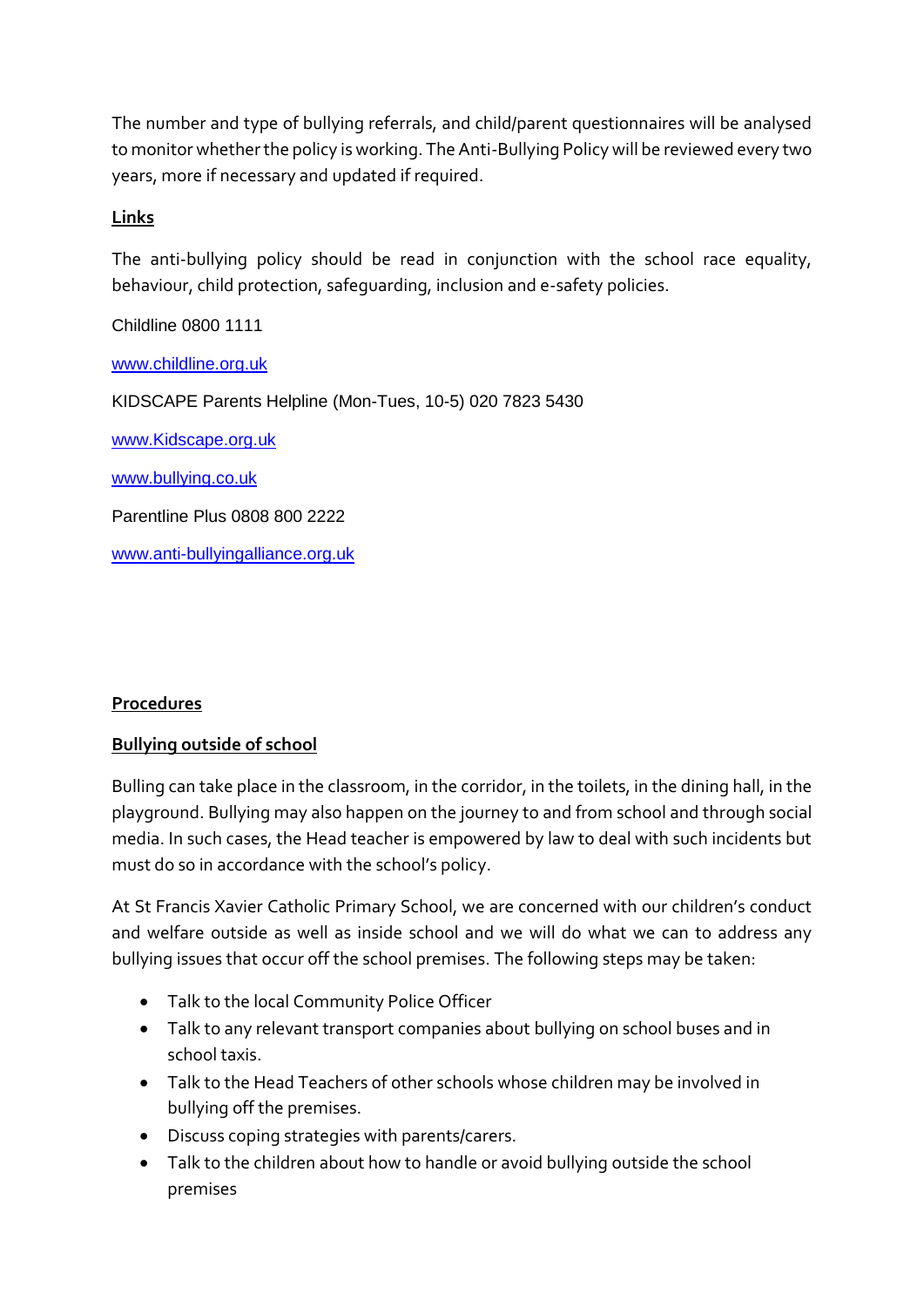• Discuss e-safety.

Monitoring and review

- This policy is reviewed every two years by the Head Teacher and the DSL.
- The scheduled review date for this policy is September 2022.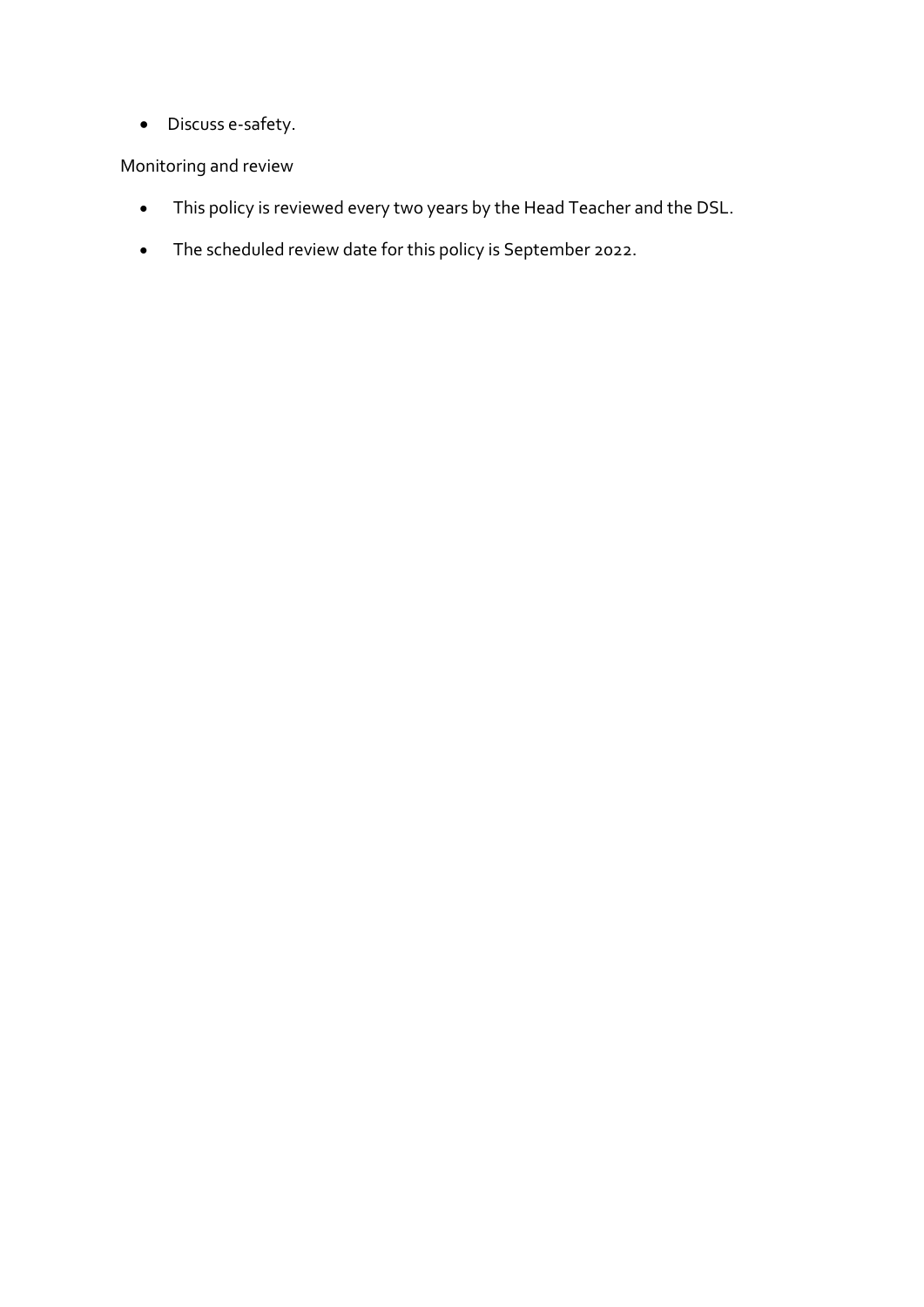# **APPENDIX A**

#### **Anti-Bullying Checklist for Staff**

Once there has been a report of bullying, the following may take place. Staff will tick what has been / will be done.

| Name of child<br>who is reported to<br>have been bullied |  |
|----------------------------------------------------------|--|
| Who has been                                             |  |
| suspected of                                             |  |
| bullying?                                                |  |
| Name/s of                                                |  |
| perpetrators                                             |  |
| Date/s incident/s                                        |  |
| reported                                                 |  |
|                                                          |  |
| Person/s                                                 |  |
| completing this                                          |  |
| form<br><b>What happened?</b>                            |  |
|                                                          |  |
|                                                          |  |
|                                                          |  |
| Where did the                                            |  |
| incident take                                            |  |
| place?                                                   |  |
|                                                          |  |
| When did the<br>incident occur?                          |  |
|                                                          |  |
| Witnesses-Did                                            |  |
| anyone else see                                          |  |
| the incident/s?                                          |  |
|                                                          |  |
| According to the                                         |  |
| victim, how often                                        |  |
| does the bullying                                        |  |
| take place?                                              |  |
| According to the                                         |  |
| victim, how long<br>has the bullying                     |  |
| been going on?                                           |  |
|                                                          |  |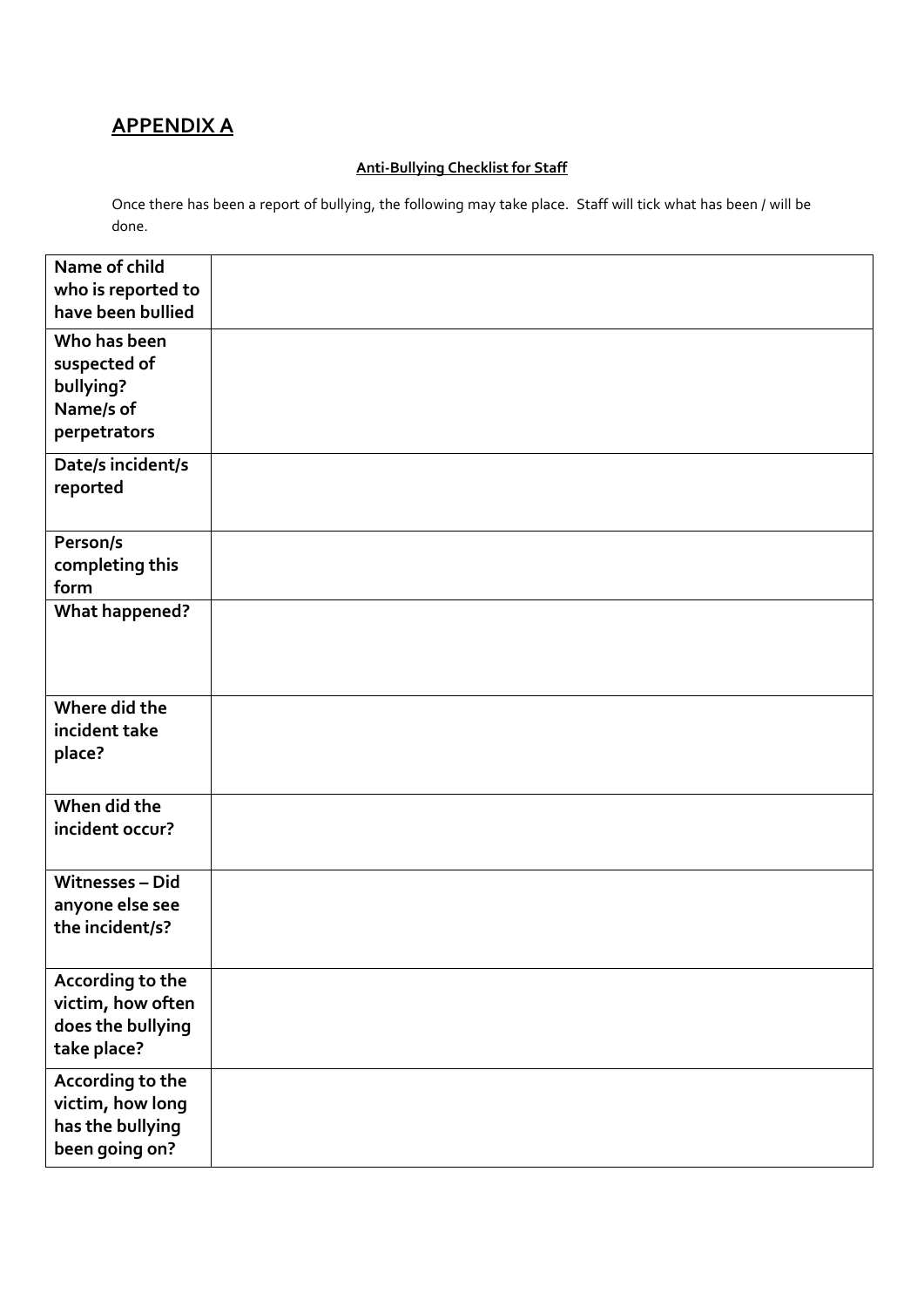**Procedures, Reporting and Recording Pupils and / or witnesses report bullying (or possible or perceived bullying) incidents to any member of staff**, who in turn **report incident to the Head Teacher, Mrs Downes or Acting Deputy Head Teacher, Mrs Edge, (named persons in charge of overseeing bullying).** Children may report directly to named persons. The bullying behaviour or threats of bullying have been investigated by staff or named persons (if more serious), and the **bullying stopped quickly**. **In serious cases** (e.g., especially aggressive, persistent or distressing for victim) parents should be informed immediately by phone or face to face and will be asked to come in to a meeting to discuss the problem. If necessary and appropriate, police will be consulted. The Head Teacher will use Safeguard Software to record bullying (**perceived and actual**) incidents Additional reporting mechanisms include the Hippo Board to put name on wellbeing room door which is used for various reasons, or a Year 6 Play Pal who is anti-bullying trained, who would know that it is important to be help the young person feel that they can trust them, can be approached. **Outcomes** The bully (bullies) may be asked to genuinely apologise. Other consequences may take place e.g. sanctions for breaking school rules - withdrawal of privileges and / or playtimes; Behaviour Diary. In serious cases, suspension or even exclusion will be considered. If possible, the pupils will be reconciled. The victim will be offered support by learning mentor. An attempt will be made to help the bully (bullies) change their behaviour, e.g. through mentor and through focusing prevention strategies (See Prevention section below). After the incident / incidents have been investigated and dealt with, each case will be monitored to ensure repeated bullying does not take place. Staff (e.g. teaching, dinner supervisors) will be made aware (by Head Teacher) of situations that require monitoring If bullying persists, further sanctions will incur, and support and prevention strategies will be put in place. **Sanctions**  If the Head Teacher is satisfied that bullying did take place, the pupil will be helped to understand the consequences of their actions and warned that there must be no further incidents. The Head Teacher informs the pupil of the type of sanction to be used in this instance (detentions, service-based activities, etc.) and future sanctions if the bullying continues. Where possible, the Head Teacher will attempt reconciliation and will obtain a genuine apology from the bully. This will either be in writing to the victim (and/or witnesses if appropriate), or face-to-face. The perpetrator is made to realise, by speaking at least once per week with their Class Teacher, that some pupils do not appreciate the distress they are causing, and that they should change their behaviour. Parents are informed of bullying incidents and what action is being taken, with due care and consideration to protect the privacy and safeguarding of all concerned. The Milepost Leader and Head Teacher informally monitors the pupils involved over the next half term. **Support**  If the pupil visits their Class Teacher or staff within the Wellbeing Room, the appropriate staff member informally checks whether the bullying has stopped. For a month after the initial complaint of bullying, the Class Teacher holds an informal discussion, on a weekly basis, to check whether the bullying has stopped. The Head Teacher holds a formal meeting, on a monthly basis, to check whether the bullying has stopped – these formal meetings will continue to take place once a month until the Head Teacher or other Safeguarding Member and victim are confident the bullying has stopped. If necessary, group dynamics are broken up by members of staff by assigning places in classes. The victim is encouraged to tell a trusted adult in school if bullying is repeated. The victim is encouraged to broaden their friendship groups by joining lunchtime or after-school club or activity. The school, where appropriate, will work with the victim to build resilience, e.g. by offering emotional therapy. The school realises that bullying may be an indication of underlying mental health issues. Perpetrators may be required to

attend a counselling session provided by school, to assist with any underlaying mental health or emotional wellbeing issues. The school, where necessary, will work with the perpetrator regarding any underlaying mental health or emotional wellbeing problems.